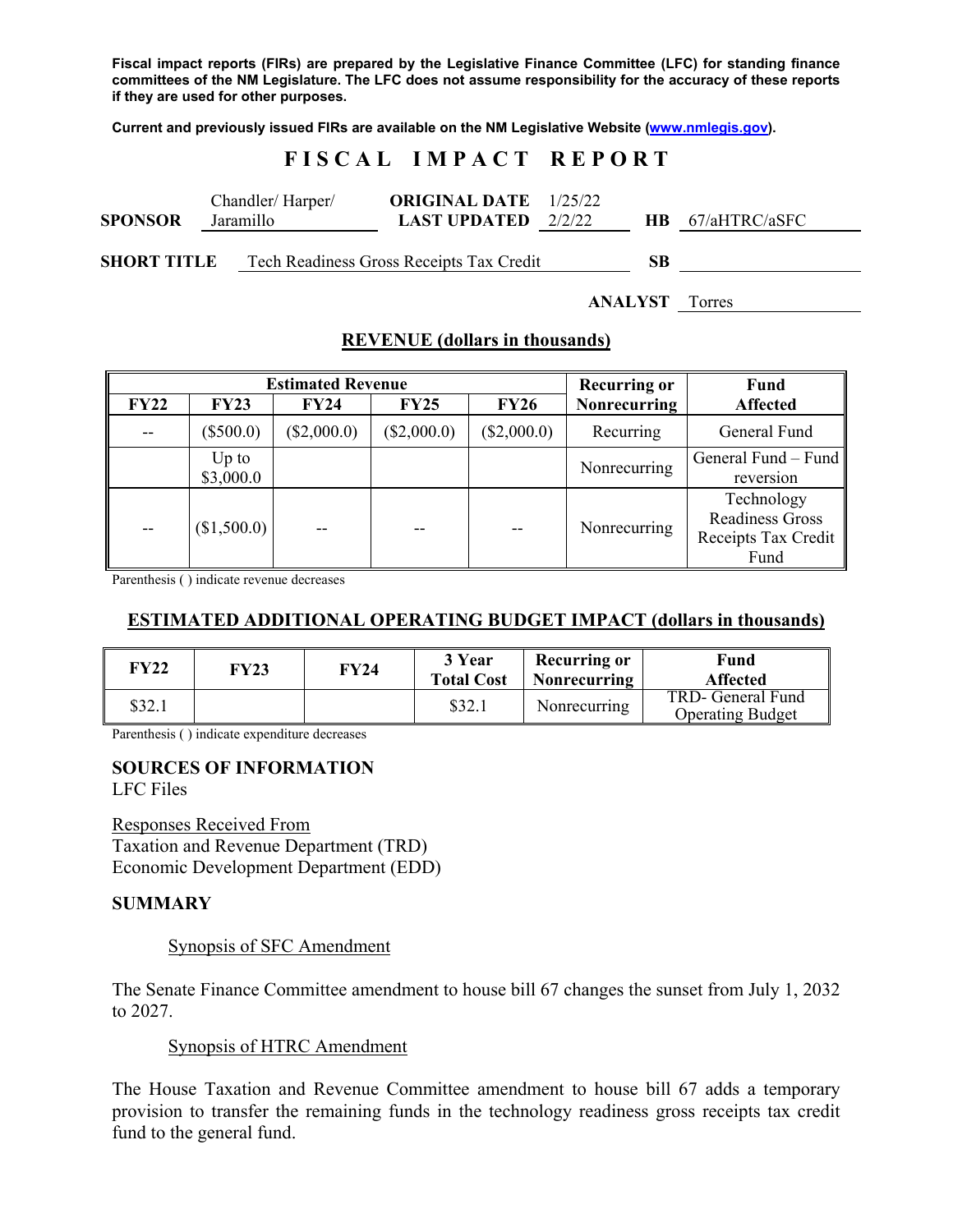## **House Bill 67/aHTRC/aSFC – Page 2**

## Synopsis of Original Bill

House bill 67 amends the technology readiness gross receipts tax credit to extend the sunset from July 1, 2023, to July 1, 2032. This bill also changes the way this tax credit is funded from a distribution from a fund to a typical monthly credit against gross receipts owed. Current law transfers \$125 thousand of gross receipts tax revenue per month to the fund created for the credit, and the credit may be claimed so long as there is a balance in the fund. This bill replaces that funding structure with a standard tax credit capped at \$1 million per national laboratory per year. As such, the bill also repeals Section 7-1-6.65 NMSA 1978, the distribution of gross receipts tax to the technology readiness gross receipts tax credit fund and repeals the delayed repeal of this credit of July 1, 2024.

The effective date of this bill is July 1, 2022. The delayed repeal date of this bill is July 1, 2032.

## **FISCAL IMPLICATIONS**

The fiscal impact assumes that the full cap of \$1 million per national laboratory is used. New Mexico currently has two qualifying national laboratories, the estimate assumes no additional qualifying laboratories are established in New Mexico in the forecast period, and that the current two qualifying national labs remain in the state and utilize the credit. As reported in the TRD, 2021 Tax Expenditure Report<sup>1</sup>, no taxpayers claimed the credit in the first fiscal year.

The fiscal impact for FY23 is scored against the current cost of the distribution from the general fund to the Technology Readiness Gross Receipts Tax Credit Fund, which would cease at the end of FY22. It is unclear what will occur with the revenue remaining in the Technology Readiness Gross Receipts Tax Credit Fund at the end of FY22. The amount in the fund could be as much as \$3 million depending on whether there are any claims for the credit in FY22. The current bill language does not have the fund revert to the general fund and is therefore not indicated in the fiscal impact (see technical issues narrative below).

This bill may be counter to the LFC tax policy principle of adequacy, efficiency, and equity. Due to the increasing cost of tax expenditures, revenues may be insufficient to cover growing recurring appropriations. Increasing the cost of tax expenditures narrows the tax base and reduces the state's revenue diversification, contributing to revenue volatility. The committee recommends the bill adhere to the LFC tax expenditure policy principles for vetting, targeting, and reporting or be held for future consideration.

## **SIGNIFICANT ISSUES**

 $\overline{a}$ 

The Economic Development Department notes:

The TRGR program was initially launched as a pilot program, and there is a year remaining before the credit would sunset. The extension of the TRGR tax credit through FY32 could effectively make the program semi-permanent. It is unclear whether sufficient proof of concept in terms of key performance indicators and success metrics have been demonstrated. EDD recognizes the value of the undertaking by the national

<sup>1</sup> *2021 Tax Expenditure Report*, Taxation and Revenue Department, https://www.tax.newmexico.gov/formspublications/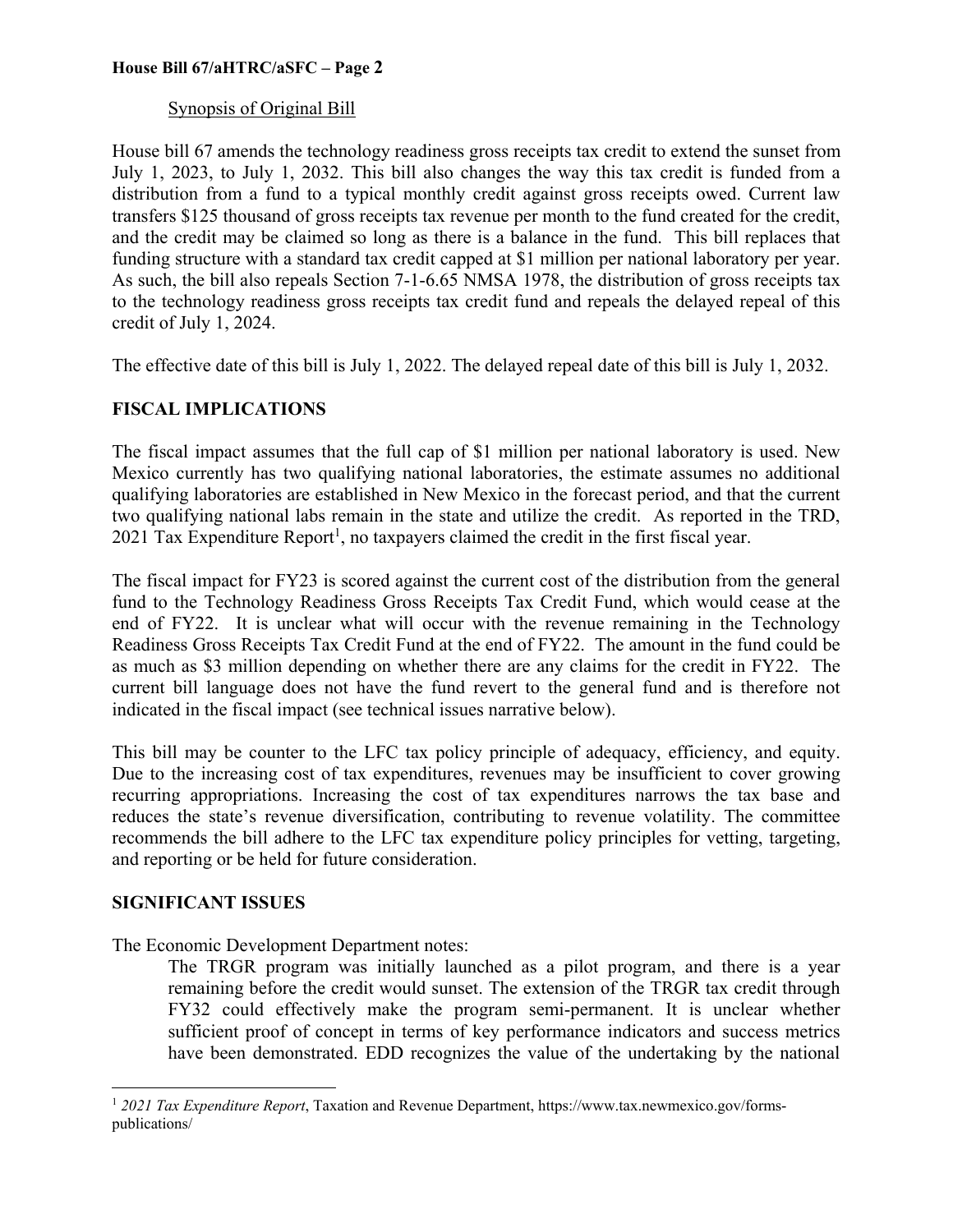## **House Bill 67/aHTRC/aSFC – Page 3**

laboratories, but the project may be considered to still be in the pilot phase and thus it may be premature for such an extension.

### The Taxation and Revenue Department finds:

The legislation standardizes the funding source for the Technology Readiness Gross Receipts Tax Credit to bring it in line with how most other tax credits are funded. Standardization may reduce complexity and the administrative burden related to the current distribution-to-fund mechanism.

The extension of the credit allows for more assistance to small businesses through an incentive to the national labs. The national labs in New Mexico have produced innovative technology and represent a substantial resource to New Mexico. The assistance to businesses provided by the national labs that is supported by the credit may lead to new industry in New Mexico, providing jobs, and increasing the tax base.

The extension of the credit is a tax expenditure and comes at a cost to the general fund. Tax expenditures narrow the base, which may result in higher taxes elsewhere, a reduction in government services, or both. While tax incentives may support particular industries or encourage specific social and economic behaviors, the proliferation of such incentives complicates the tax code. Adding more tax incentives: (1) creates special treatment and exceptions to the code, growing tax expenditures and/or narrowing the tax base, with a negative impact on the general fund; and (2) increases the burden of compliance on both taxpayers and TRD. Adding complexity and exceptions to the tax code does not comport generally with the best tax policy.

This bill narrows the gross receipts tax (GRT) base. Many of the efforts over the last few years to reform New Mexico's taxes focused on broadening the GRT base and lowering the rates. Narrowing the base leads to continually rising GRT rates, increasing volatility in the state's largest general fund revenue source. Higher rates compound tax pyramiding issues and force consumers and businesses to pay higher taxes on all other purchases without an exemption, deduction, or credit.

## **ADMINISTRATIVE IMPLICATIONS**

TRD will update forms, instructions, and associated publications. These updates will be incorporated into annual tax program revisions. The ITD will incur a low impact of approximately \$30 thousand of contractual resources to implement changes to GenTax, the tax system of record. ASD will work with ITD to implement the changes to the distribution as well as work with the Department of Finance and Administration. ASD will have \$2,100 in associated staff workload costs.

Due to the effective date of July 1, 2022 for this bill and other proposed bills, any changes to rates, deductions, and distributions adds to the complexity and risk TRD faces July 1, 2022 to ensure complete readiness and testing of all processes. If several bills with similar effective dates become law there will be a greater impact to TRD and additional staff workload costs or contract resources may be needed to complete the changes specified by the effective date(s) of each bill.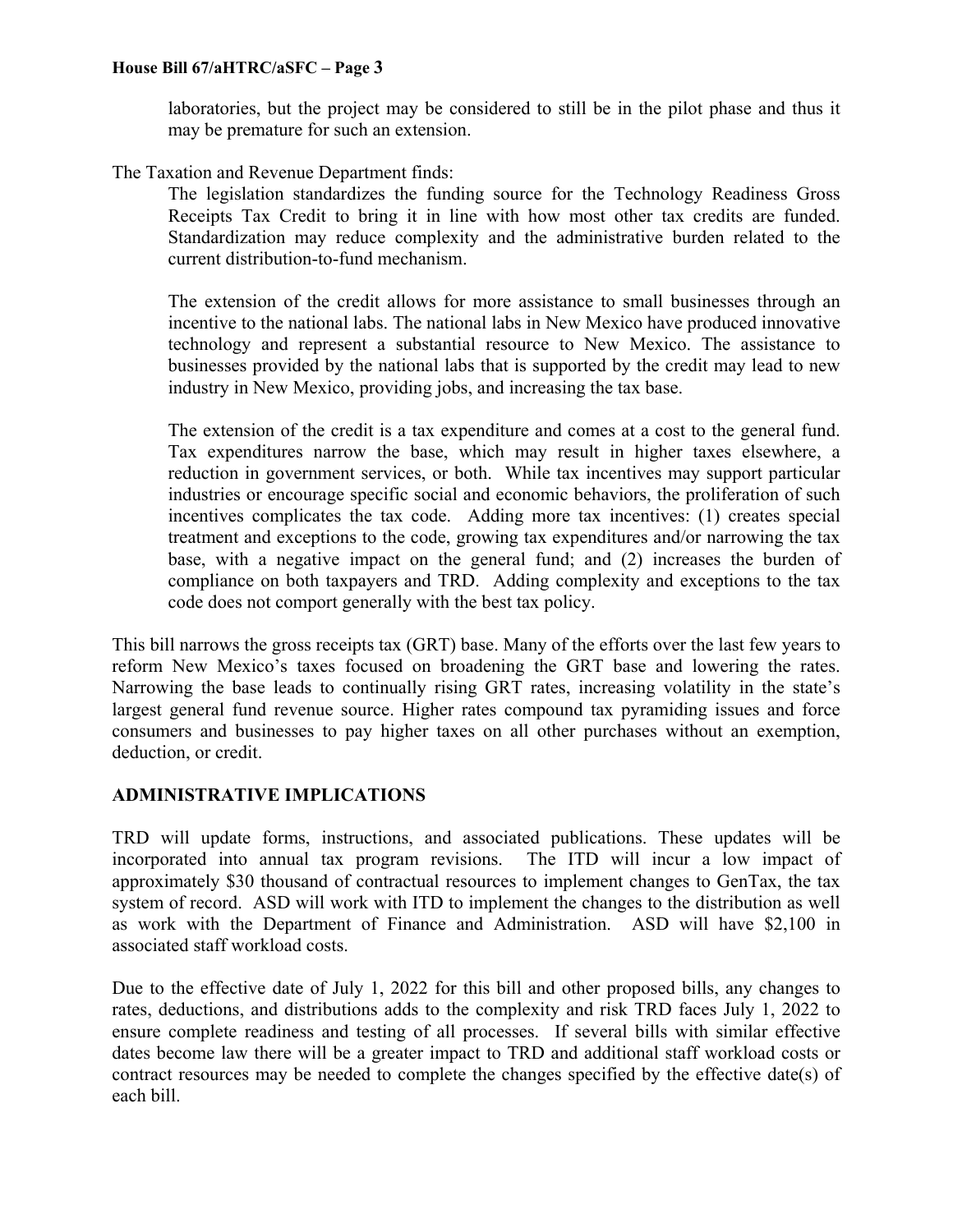# **TECHNICAL ISSUES**

Section 2 of the bill repeals the current distribution to Technology Readiness Gross Receipts Tax Credit Fund from net receipts of gross receipts tax. There is currently \$2.1 million set aside in the fund for this credit based on 2020 legislation, with a distribution of \$125 thousand continuing each month. The bill does not contain reversion language and the balance will not be distributed to the general fund under Section 7-1-6.1 NMSA 1978. TRD and LFC recommend language be added directing that any amounts in the fund be reverted to the general fund.

# **Does the bill meet the Legislative Finance Committee tax policy principles?**

- **1. Adequacy**: Revenue should be adequate to fund needed government services.
- **2. Efficiency**: Tax base should be as broad as possible and avoid excess reliance on one tax.
- **3. Equity**: Different taxpayers should be treated fairly.
- **4. Simplicity**: Collection should be simple and easily understood.
- **5. Accountability**: Preferences should be easy to monitor and evaluate.

**Does the bill meet the Legislative Finance Committee tax expenditure policy principles?** 

- **1. Vetted**: The proposed new or expanded tax expenditure was vetted through interim legislative committees, such as LFC and the Revenue Stabilization and Tax Policy Committee, to review fiscal, legal, and general policy parameters.
- **2. Targeted**: The tax expenditure has a clearly stated purpose, long-term goals, and measurable annual targets designed to mark progress toward the goals.
- **3. Transparent**: The tax expenditure requires at least annual reporting by the recipients, the Taxation and Revenue Department, and other relevant agencies.
- **4. Accountable**: The required reporting allows for analysis by members of the public to determine progress toward annual targets and determination of effectiveness and efficiency. The tax expenditure is set to expire unless legislative action is taken to review the tax expenditure and extend the expiration date.
- **5. Effective**: The tax expenditure fulfills the stated purpose. If the tax expenditure is designed to alter behavior – for example, economic development incentives intended to increase economic growth – there are indicators the recipients would not have performed the desired actions "but for" the existence of the tax expenditure.
- **6. Efficient:** The tax expenditure is the most cost-effective way to achieve the desired results.

| LFC Tax Expenditure<br><b>Policy Principle</b> | Met? | <b>Comments</b> |
|------------------------------------------------|------|-----------------|
| <b>Vetted</b>                                  | ×    |                 |
| <b>Targeted</b>                                |      |                 |
| Clearly stated purpose                         |      |                 |
| Long-term goals                                |      |                 |
| Measurable targets                             |      |                 |
| <b>Transparent</b>                             |      |                 |
| Accountable                                    |      |                 |
| Public analysis                                |      |                 |